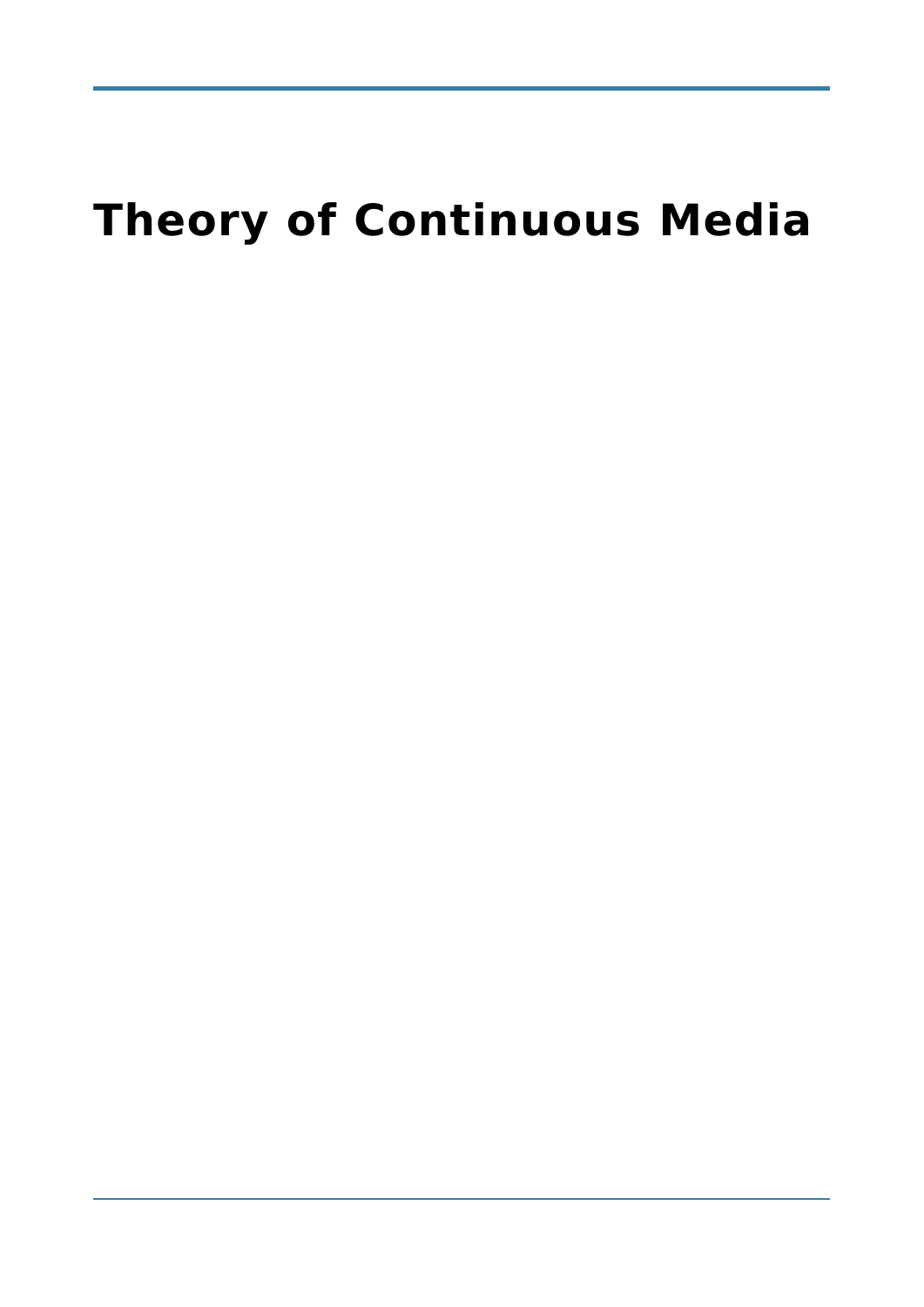### **CENTRUM FIZYKI TEORETYCZNEJ PAN**



**Prof. dr hab, Łukasz A. Turski**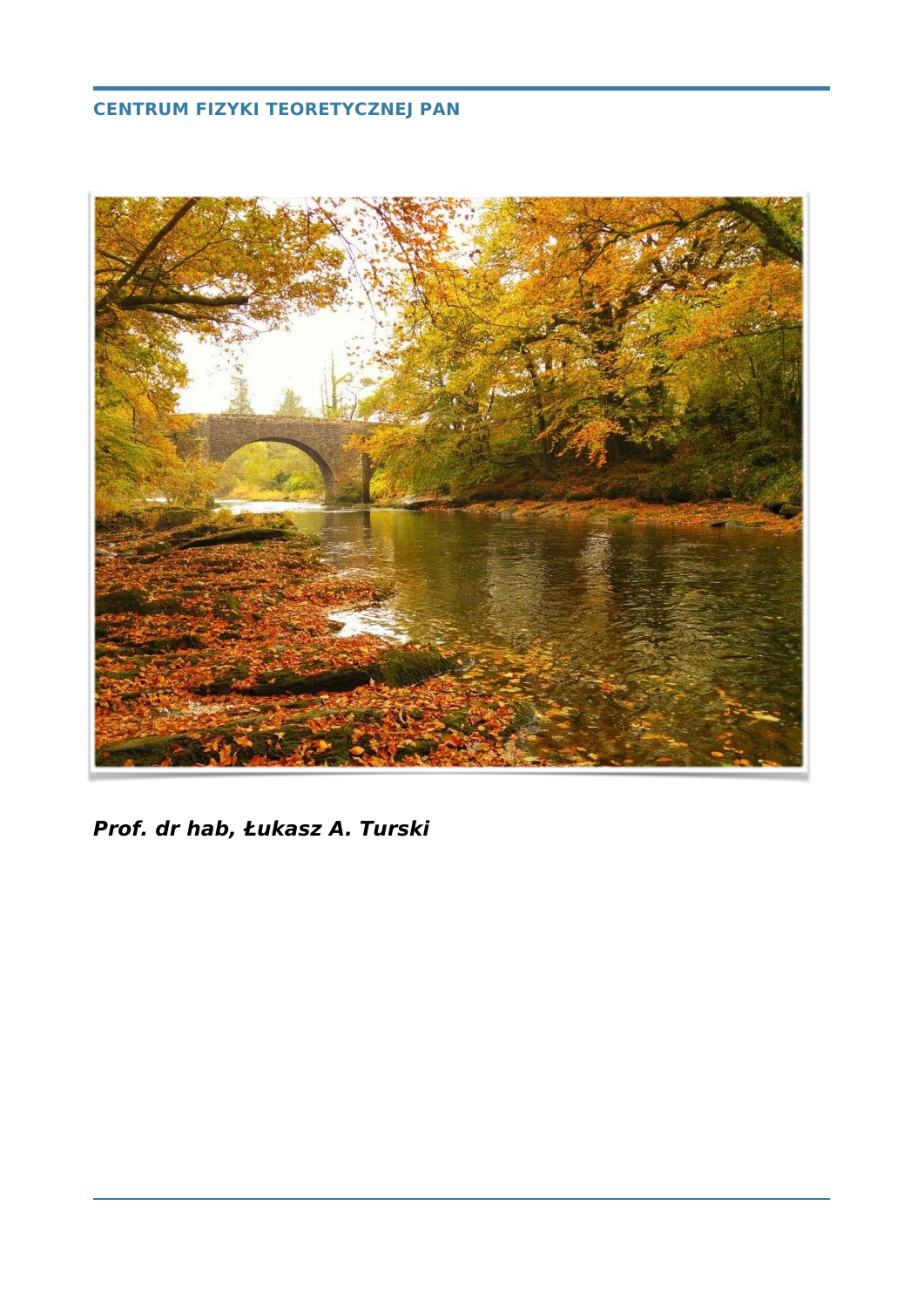#### **CENTRUM FIZYKI TEORETYCZNEJ PAN**

## SYLLABUS (2H/WEEK)

#### **1. Microscopic Theory of Continuous Media (TMC)**

- Boltzmann-Vlasov-Klimontovich Rquations
- Momnets theory
- Stress tensor and its properties
- Conservation Laws and Constitutive Equations

### **2. Hydrodynamics**

- A. Ideal Liquids
	- a. Euler Equations and Boundary Conditions
	- b. Motion of Bodies in Liquid
	- c. Variational principle for Euler Equations and Clebsh Potentials
	- d. Canonical formulation of Euler Equations
	- e. Van der Waalsa generalization of ideal liquids
	- f. Viscous Liquids
	- a. Navier—Stokes' Equations and Boundary Conditions
	- b. Metriplectic formulation of the Naviert-Stokes Equations
	- c. Hydrodynamical Fluctuations
	- d. Comments on the Turbulence Theory
- C. Non-Newtonian Liquids
- D. Comments on Quantum Liquids
- E. Examples and Applications

#### **3. Elastic and Plastic Media**

- A. Elastic Media Equations of Motion
	- a. Saint Venant Conditions
	- e. Lame Equations and Stress Tensor for Media with different Symmetries t
	- f. Examples and Applications
- B. Nonidela Media
	- a. Topological Defects
	- g. Dislocations and Disclination